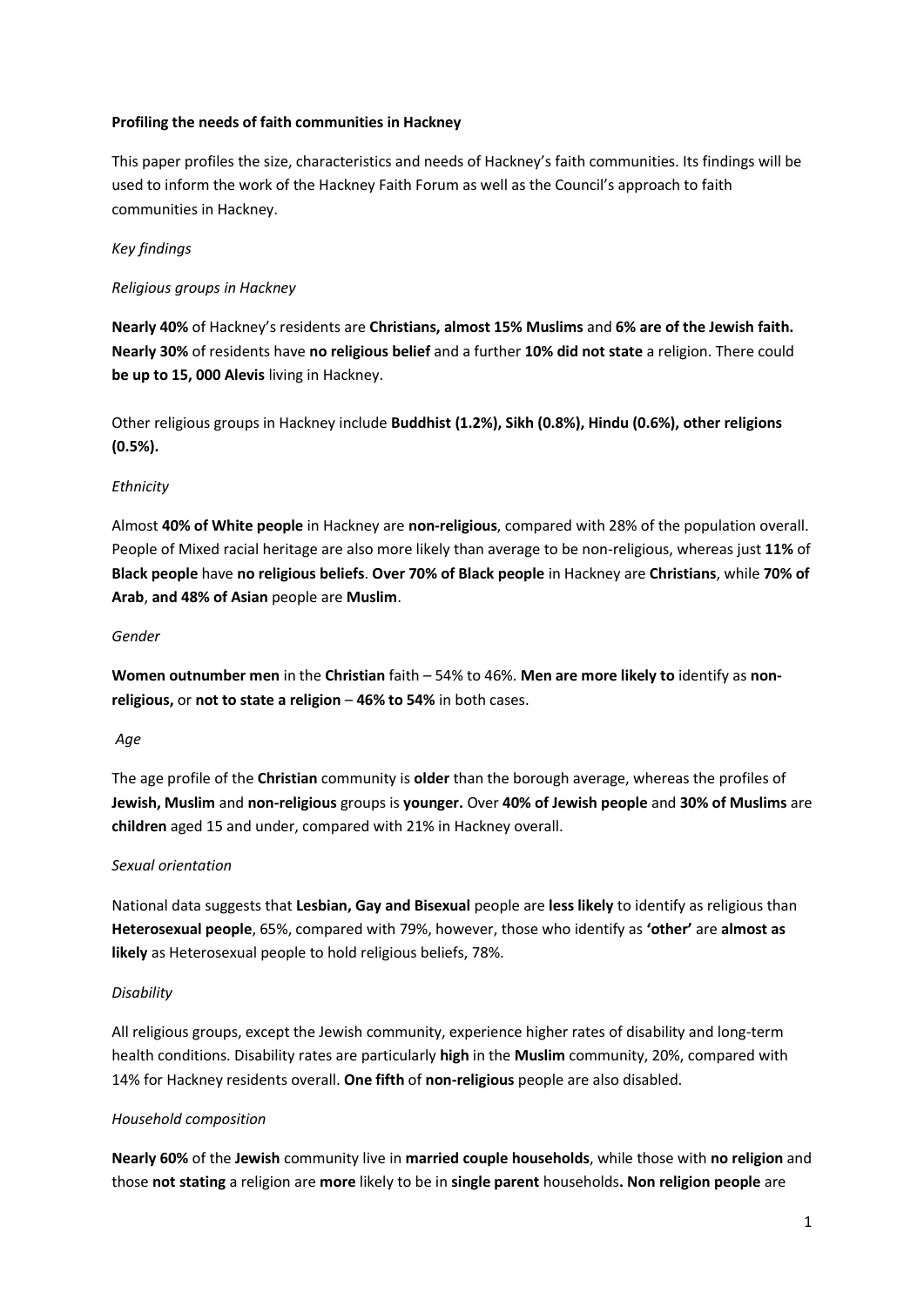also more likely to be **cohabiting** or living in **'other'** household types, which are also more prevalent among **Sikh**, and **Hindu** households.

### *Children living in household*

**Over half** of **Jewish, over 60% of Muslim**, and **nearly 70% of Sikh** households contain dependent or nondependent **children,** whereas nearly **80%** of households headed by a **non-religious** person and **70%** of households where the religion was **not stated** contain children.

### *Qualifications*

**Nearly two thirds** of **non-religious** people and **half** of adults who **do not state** a religion **have degrees** or above, compared with 40% of the population overall. **Over 40% of Jewish people** and **30% of Muslims** have **no formal qualifications**, compared with 18% of Hackney's population overall.

### *Employment status*

**Christians** in Hackney are **more likely to be retired** than Hackney's residents overall. People of the **Jewish**  faith are **less likely to be employed**, but **more likely to be studying** or **looking after the home** than Hackney residents overall. People from the **Muslim** faith **are less likely** to be **in employment,** 36% compared with 58% in Hackney overall, but **more likely to be sick or disabled** or **looking after the home**. Three quarters of people with **no religion** are **in employment**.

#### *Incomes*

**Some 60% of Muslim and 58% of Christian** households have incomes of less than £15,000 per annum whereas those with no **religion (42%) or with other religious beliefs (52%)** have **higher incomes**, over £30,000 per annum. Some **46%** of households of the **Jewish** faith have **low incomes**, but **41% have incomes over £30,000.**

#### *Housing*

**Over 80% of Muslims are renters**, nearly 70% live in social housing. **Over half of the Jewish population** live in **private rented accommodation** – less than 20% live in social rented accommodation.

**Just over 20%** of those with **no religion** are **social renters** compared with over 40% of Hackney's population overall, while over **40% rent from a private landlord**, compared with 30% overall. Those with no religion are **more likely to be home owners**, 35% compared with 26% overall.

**Muslims** and those from **other religious groups** are **more likely** to consider that they are **overcrowded.**

## *Country of Birth*

People of the **Buddhist, Muslim and Christian** faiths are **less likely** to have been born in the UK, while people from the **Jewish, Sikh and non-religious** groups have **greater proportions** of people **born in the UK.**

## *Crime*

Faith-based hate crime **was up 10%,** an additional 10 incidents **in the year to June 2016**, compared with the previous year. There were an additional 8 incidents of Anti-Semitic crimes, up 10%, the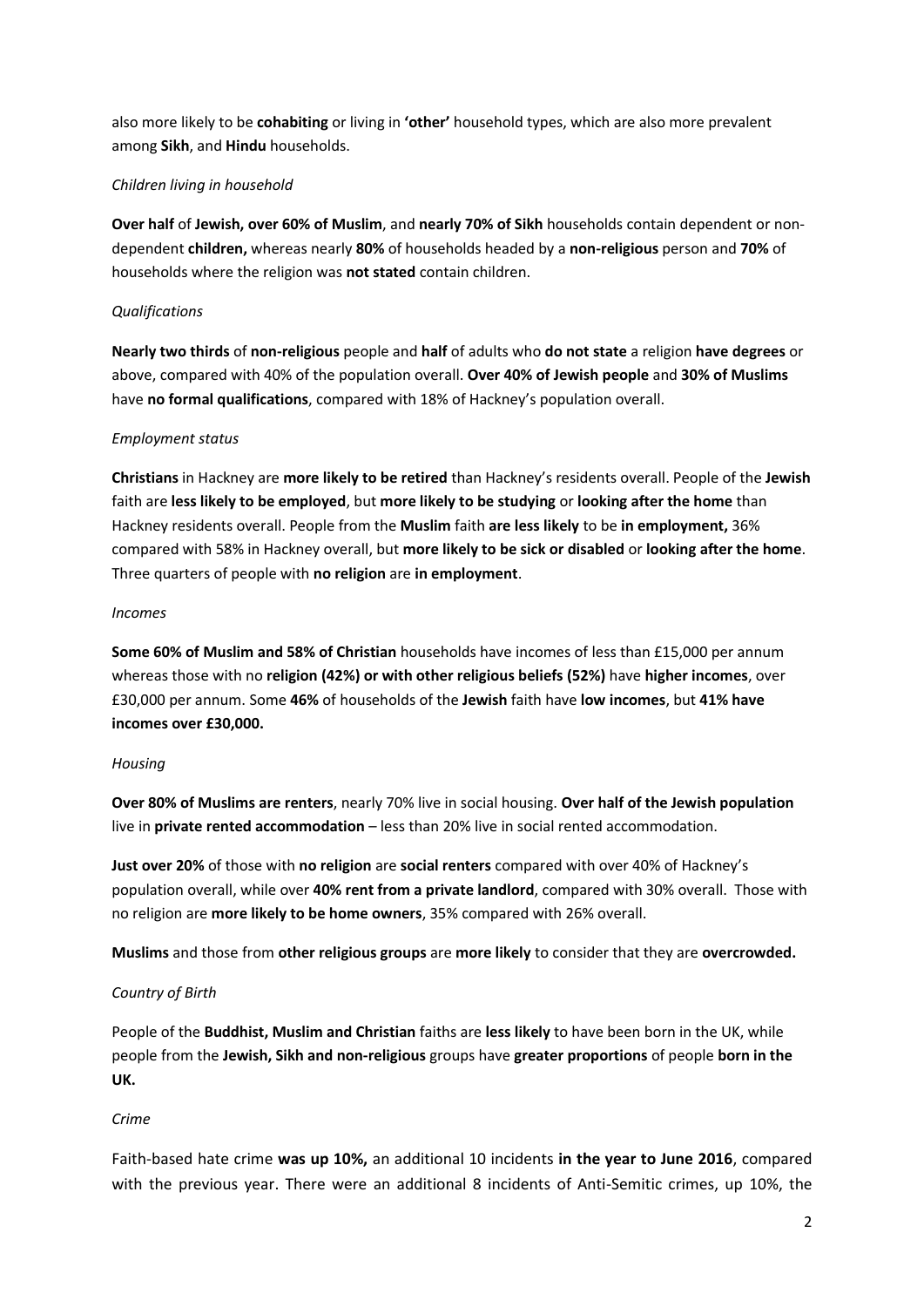number of Islamophobic crimes remained stable at 36, and the number of other faith-based crimes rose by 2 incidents to 11.

### *Community cohesion*

**Muslims and Christians** in Hackney are **slightly less satisfied** with Hackney as a **place to live**, **85% and 84% compared with 88%** overall. **Christians** are also **less likely** than other groups to believe that people from different backgrounds **get on well together, 88% compared with 90%** overall.

**Muslims** are **twice as likely to** feel socially isolated than the **White community**

#### *Faith communities in Hackney*

Chart 1 below illustrates the main religions and belief groups in Hackney as a percentage of the population.

It shows that Christianity, Islam and Judaism are the main beliefs among those who identify as religious, but that 28.2% of the population have no religion and a further 9.6% do not state a religion.



*Chart 1: Religion as % of Hackney population*

*Source, 2011 Census, percentage of resident population*

## *Other religions*

Some 14% of Hackney's population stated that they belonged to religious groups other than the main ones mentioned in Chart 1 above. Table 1 below lists these religions along with the number of adherents.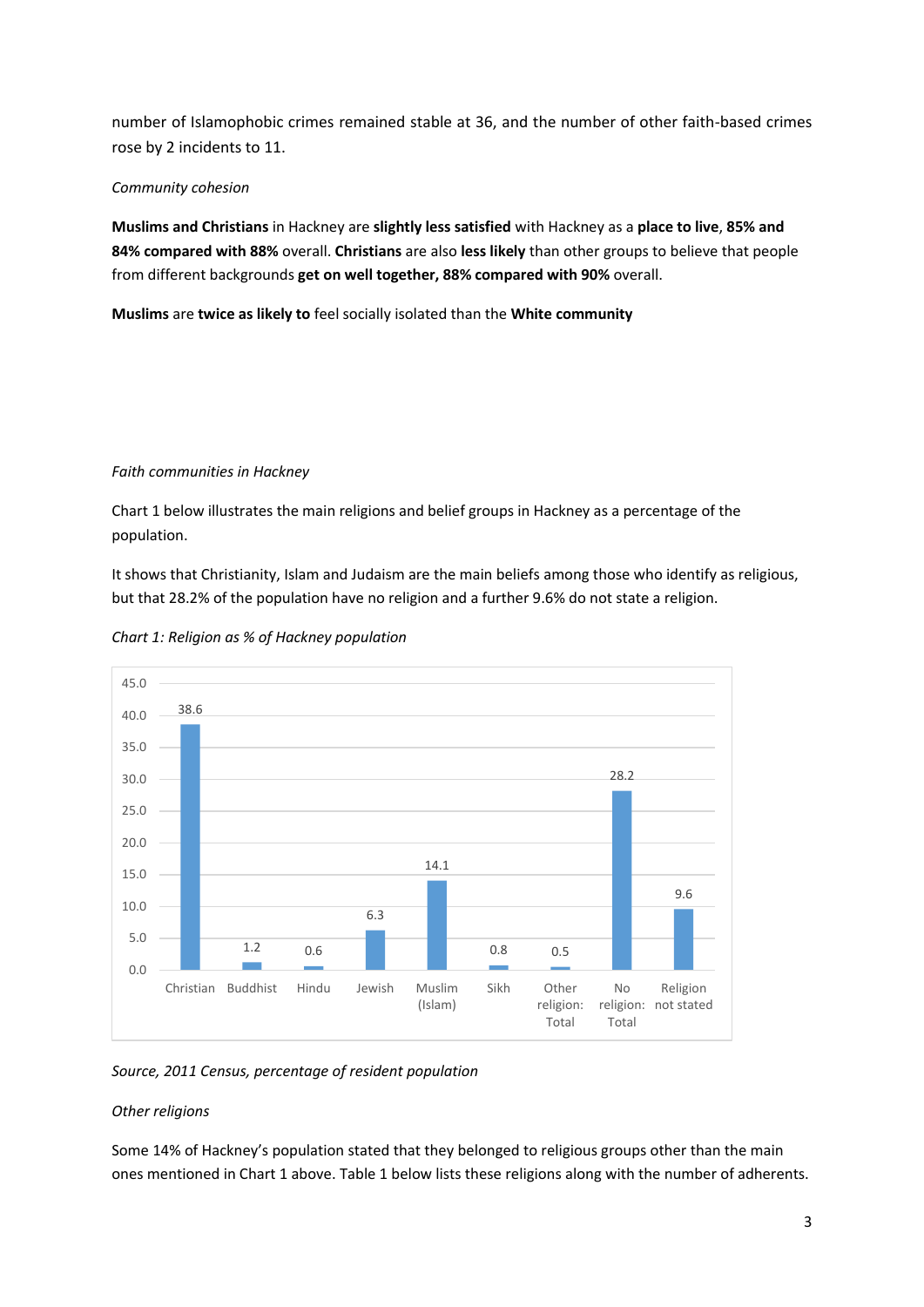| Religion               | <b>Number</b> | <b>Religion</b>                     | <b>Number</b>  |
|------------------------|---------------|-------------------------------------|----------------|
| Animism                | 7             | Pantheism                           | 19             |
| Baha'i                 | 16            | Rastafarian                         | 227            |
| Believe in God         | 60            | Ravidassia                          | 15             |
| Brahma Kumari          | $\mathbf{1}$  | Reconstructionist                   | 4              |
| Chinese Religion       | 14            | Satanism                            | 18             |
| Church of All Religion | 4             | Scientology                         | 17             |
| Confucianist           | 0             | Shamanism                           | $\mathbf{1}$   |
| <b>Deist</b>           | 8             | Shintoism                           | 11             |
| Druid                  | 12            | Spiritual                           | 122            |
| <b>Druze</b>           | 3             | Spiritualist                        | 63             |
| Eckankar               | 12            | Taoist                              | 42             |
| Heathen                | 3             | Theism                              | 14             |
| Jain                   | 21            | Thelemite                           | 5              |
| Mixed Religion         | 121           | <b>Traditional African Religion</b> | 12             |
| Mysticism              | 12            | <b>Unification Church</b>           | 0              |
| Native American Church | 1             | Universalist                        | 5              |
| New Age                | 3             | Vodun                               | $\overline{2}$ |
| Occult                 | 3             | Wicca                               | 34             |
| Own Belief System      | 12            | Witchcraft                          | 9              |
| Pagan                  | 209           | Zoroastrian                         | 27             |
|                        |               | Other religions                     | 142            |

*Table 1: Other religions practiced in Hackney by number of adherents*

*Source, 2011 Census, number of residents*

#### *Alevism*

Alevism is the second largest religious group in Turkey. Many people of Turkish and Kurdish origin living in Hackney identify as Alevis and many practice Alevism. As Alevism is not given as an option in the Census, some Alevis identify as Muslim, others may select 'other religion', others as non-religious, as some Alevis identify as Humanist<sup>i</sup>. It is therefore difficult to estimate the size of the Alevi community in Hackney – but, given the size of the Turkish and Kurdish community in the borough (at least 4.5% of Hackney's population) it is reasonable to assume that up to 15,000 people in Hackney could identify as Alevi.<sup>ii</sup>

## *Ethnicity*

Figure 2 shows religious belief by main ethnic group. People from Black communities are almost twice as likely to be Christian and those from Asian, Arab and Other ethnic backgrounds are more likely to be Muslims. White people are considerably more likely to have no religon, 40% compared with 28% of the population overall. This rate rises to 47% for White British people.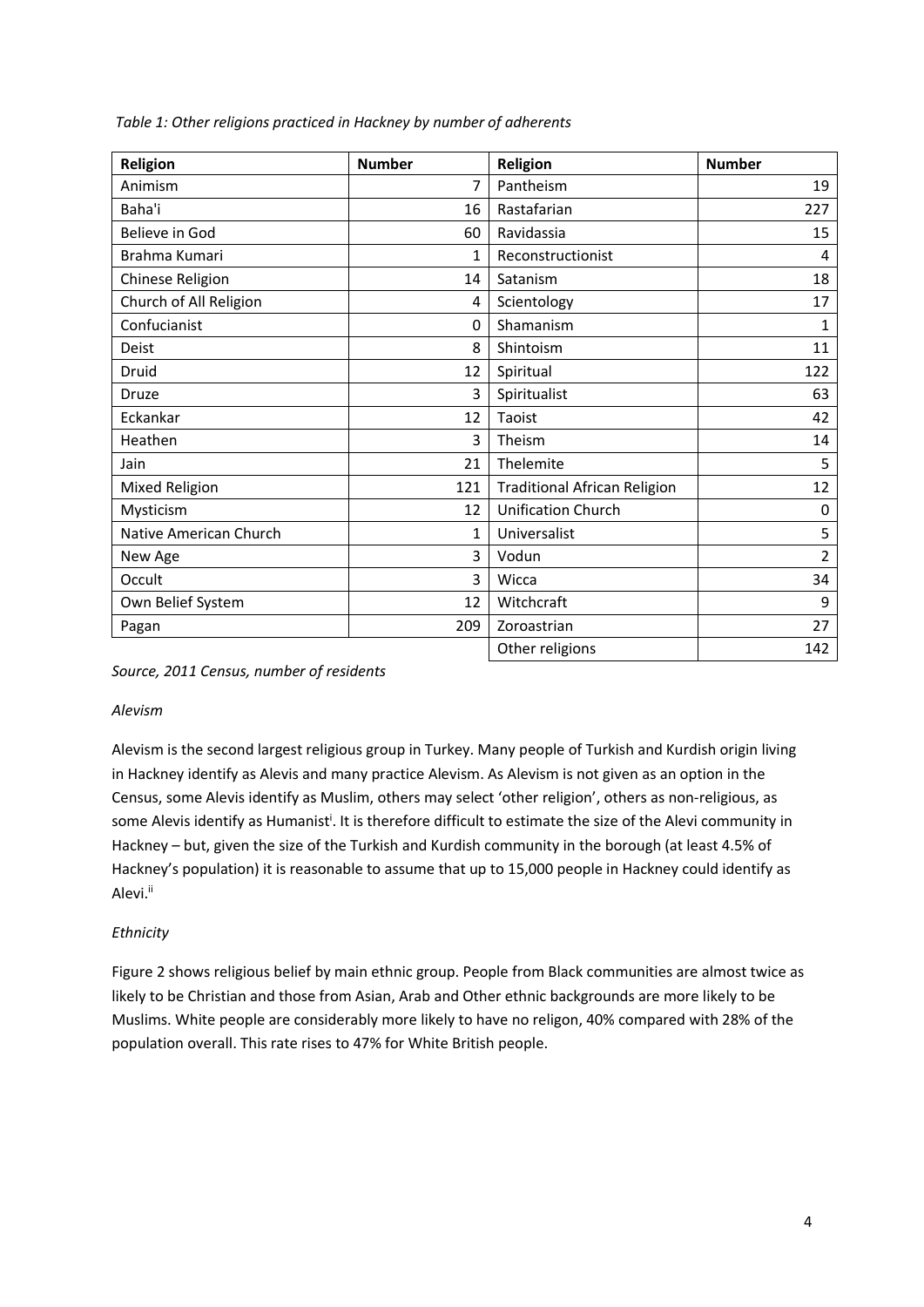*Figure 2: Religious belief by main ethnic group (%)*



## *Source: 2011 Census, percentage of resident population*

A look at the data by ethnic sub-category reveals that 60% of Irish people and 66% of those from Gypsy or Irish Traveller backgrounds regard themselves as Christian, over 20% higher than for white people overall. People from Other White backgrounds are less likely to be Christian, 32% compared with 39% overall, but more likely to be Jewish, 10% compared with 6% overall and Muslim 19%, compared with 14% overall.

Some 84% of Pakistanis, and 87% of Bangladeshis are Muslim, compared with 49% of Asians as a whole and 14% of Hackney's population overall. While 18% of Chinese people describe themselves as Christian, 20% are Buddhist and 21% of Other Asians are Christian and 18% Buddhist.

Those from Black and Asian backgrounds are considerably less likely to have no religon, apart from people from the Chinese community, where almost half, 49%, have no religion.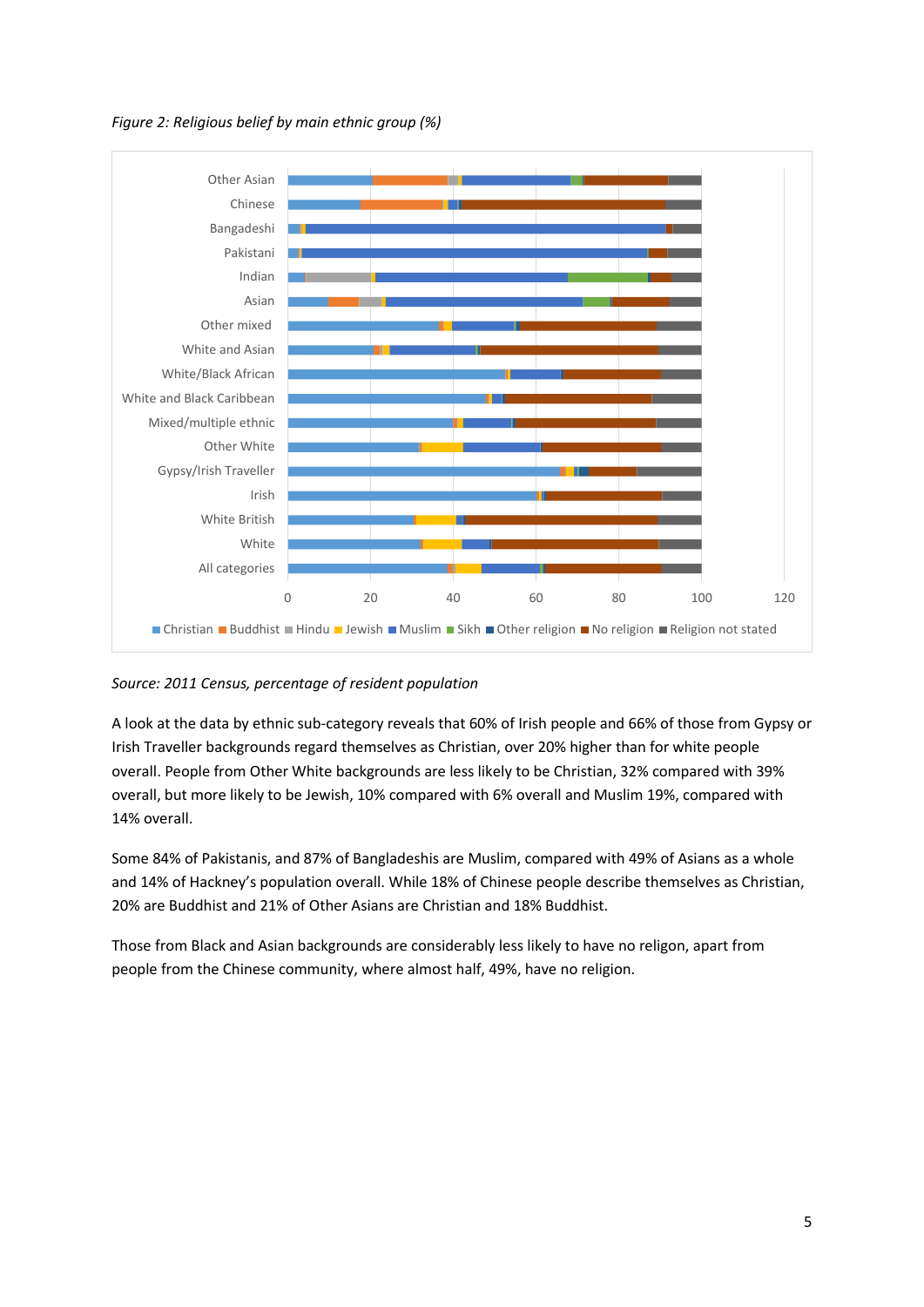### *Gender*

Figure 3 below shows that women outnumber men in the Christian faith, 54% to 46% and to a lesser extent in the Buddhist and Sikh faiths but that men are more likely not to have a religious faith, or not to state a religious faith. There are also more men than women in the Muslim and 'Other religious' faiths.



*Figure 3: Religious belief by gender (%)*

*Source, 2011 Census, percentage of resident population*

#### *Age*

Figure 4 below illustrates the age profile of each of the religious groups. The age profile of the Christian and Hindu groups tend to be older than the borough average, while the Jewish, Muslim, Sikh and nonreligious communities tend to be younger. The Buddhist and 'other religious' communities have higher proportions of working aged residents, compared with Hackney overall.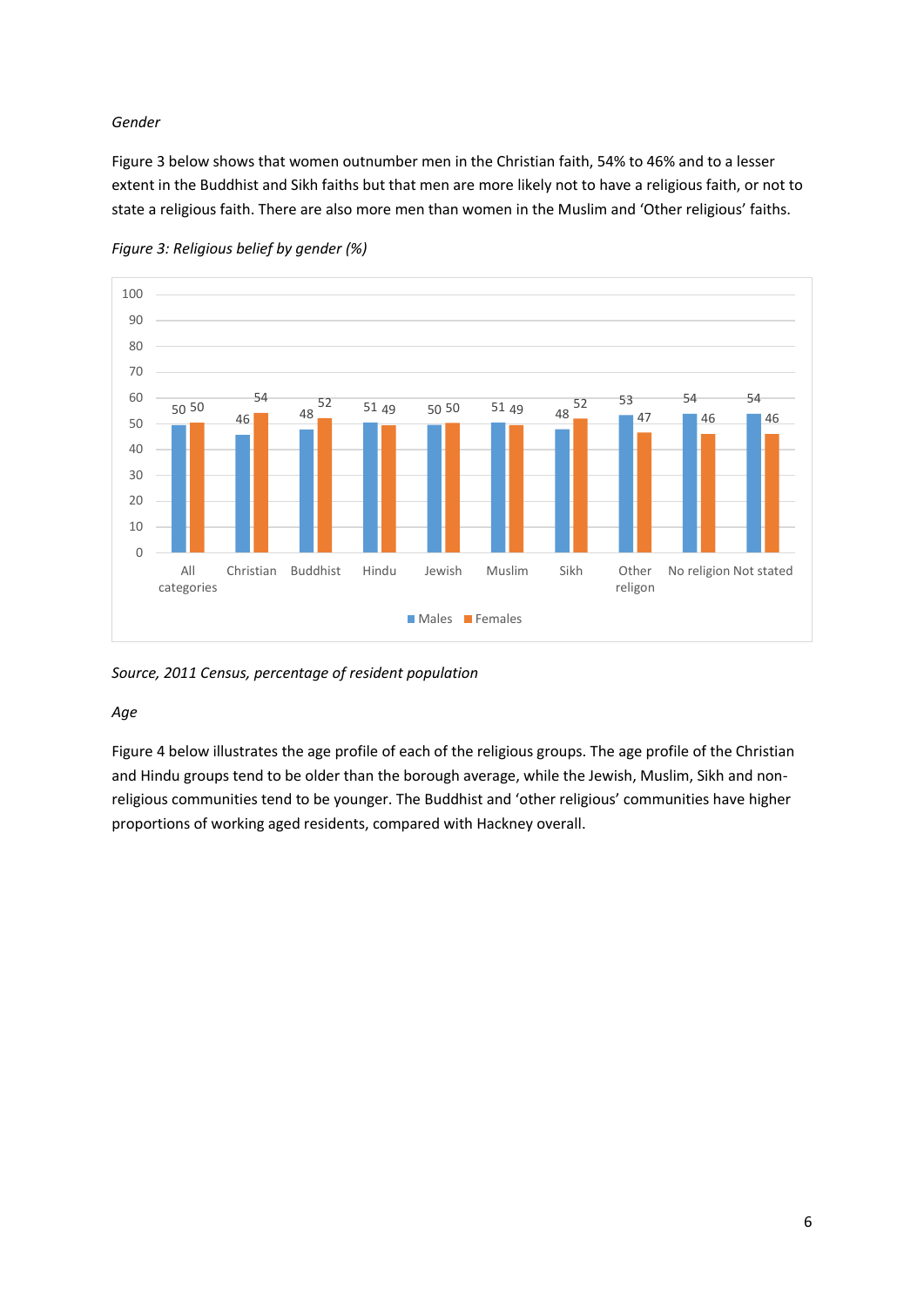



*Source: 2011 Census, percentage of resident population*

#### *Sexual orientation*

There is no data on faith and sexual orientation at borough level, however national data suggests that lesbian, gay and bisexual people are less likely to be religious than other groups. However, nearly two thirds of lesbian, gay and bisexual people still classed themselves as religious, estimated at around 683,000 people nationally. People identifying as 'other' were almost as likely as heterosexual people to say they were religious. The proportion of people who considered themselves religious was higher among those who did not want to disclose their sexual orientation than for heterosexual people.

#### *Table 2: Sexual identity and religion*

|                      | <b>Religious</b> | <b>Non-religious</b> |  |  |
|----------------------|------------------|----------------------|--|--|
| Heterosexual         | 79.5%            | 20.5%                |  |  |
| Lesbian/Gay/Bisexual | 65.5%            | 30.5%                |  |  |
| Other                | 78.5%            | 21.5%                |  |  |
| Don't Know/Refused   | 80.6%            | 19.4%                |  |  |
| No response          | 78.3%            | 21.7%                |  |  |

*Source: ONS: Measuring Sexual Identity an Evaluation Report, 2010*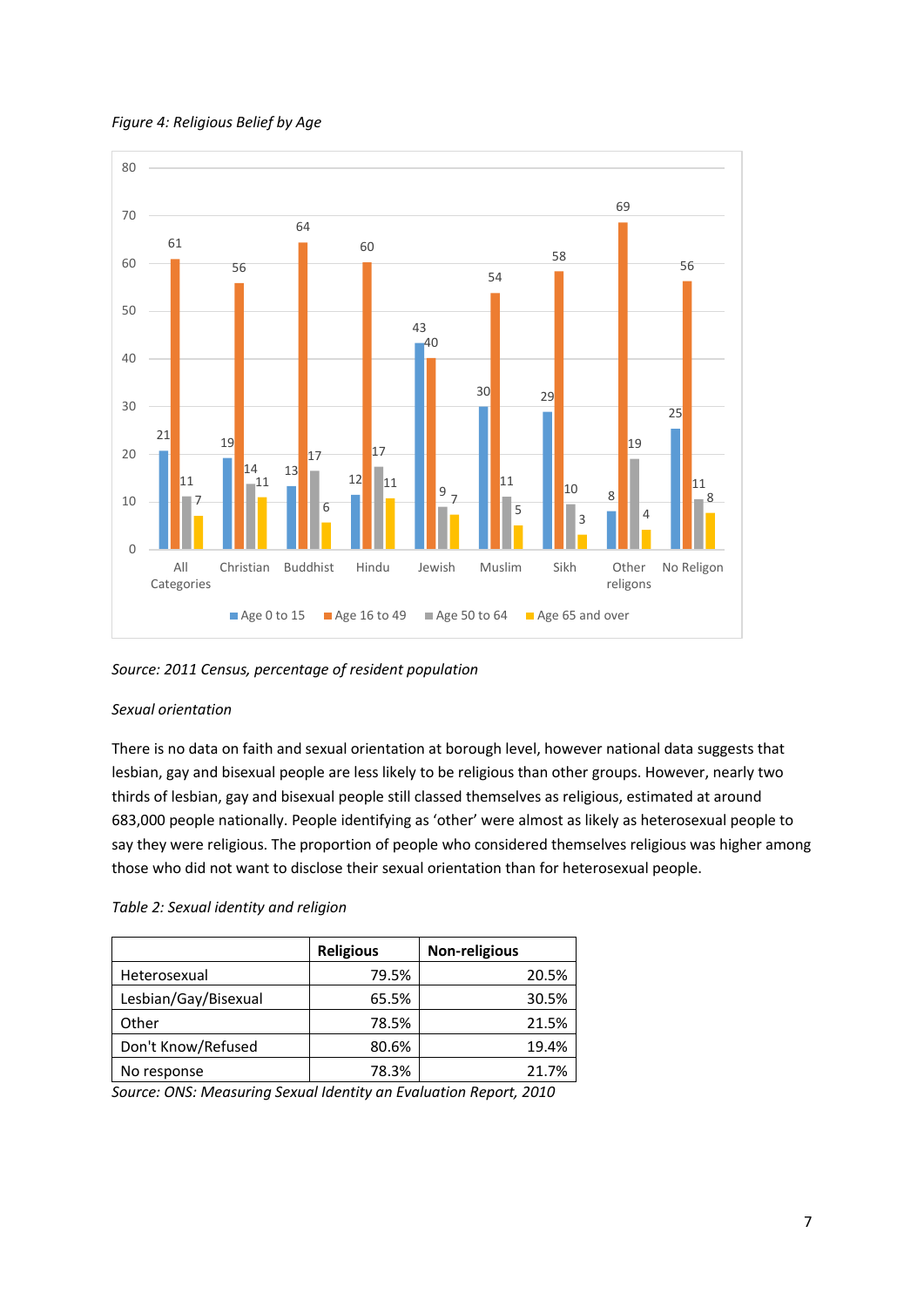## *Disability*

Figure 5 below shows that, all groups, except the Jewish community, tend to experience higher rates of disability than the Hackney population overall. Among faith groups, Muslims and Sikhs seem to experience particularly high levels of disability. The Jewish community has lower levels of self-reported disability and long-term illness, possibly due to its younger age profile.



*Figure 5: Disability and Long-Term Limiting Illness by religious group*

## *Source: 2011 Census, percentage of resident population*

## *Household composition*

Figure 6 below shows that those belonging to 'other' religious groups are far more likely to live in single person households, while households who adhere to the Jewish faith are far more likely to be living in married couple households.

Households with no religion and those who do not state a religion are less likely to be living in single parent households. Those with no religion are considerably more likely to be cohabiting, as well as living in 'other' household types – given the age profile of this group, these are likely to be groups of students or young professionals sharing.

The Sikh and Hindu communities have larger proportions of 'other household types' suggesting that multi-generational households are still present in these communities.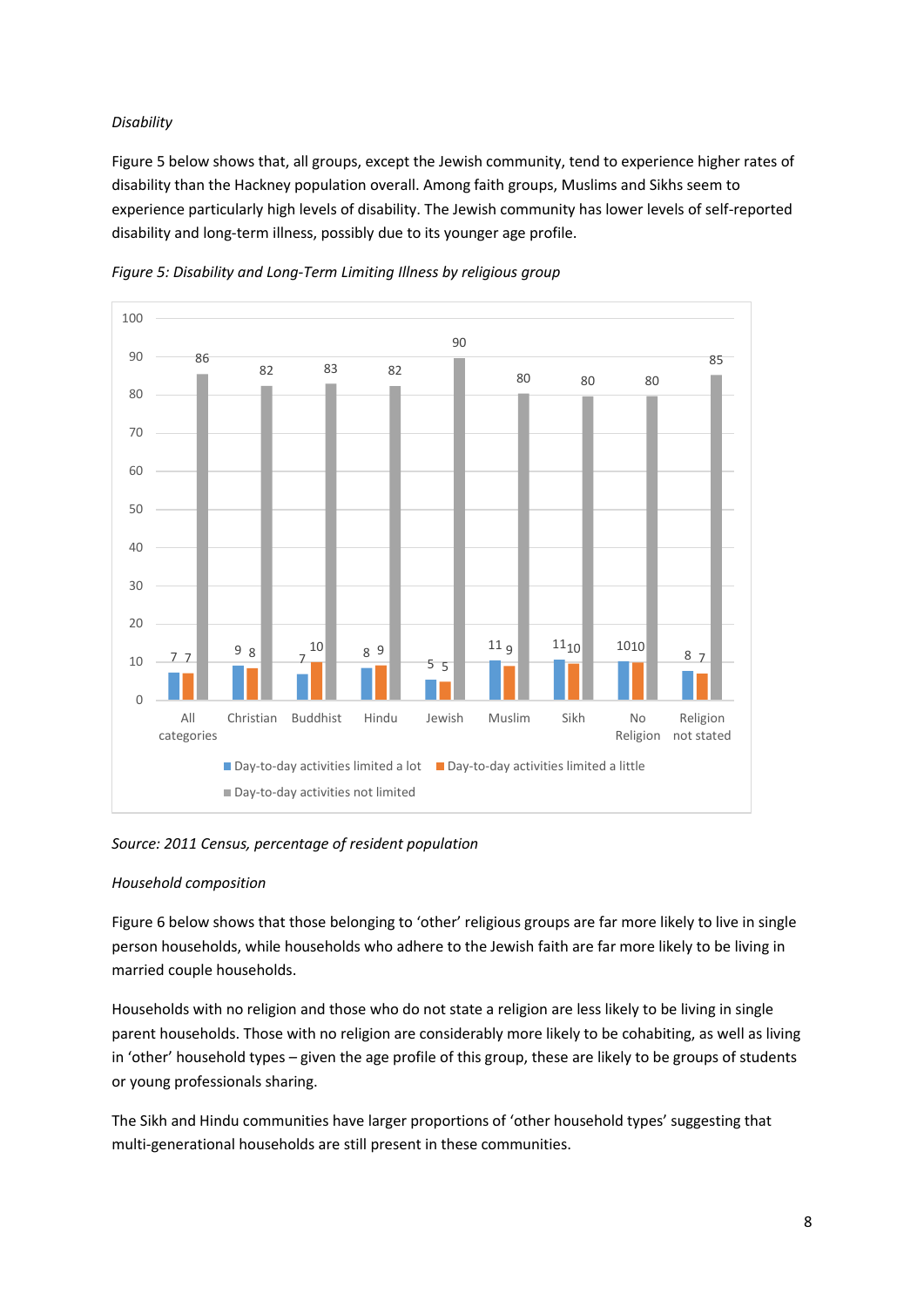*Figure 6, Religious belief by household composition*



*2011 Census, percentage of resident households*

# *Children living at home*

Figure 7 below shows the religious allegiance of households with children living with them. The majority of people of the Jewish and Muslim faiths have children living with them, with over half of all households in these groups with dependent children, while almost 80% of people with no religion and 70% of people who did not state a religion have no children living with them.





*Source: 2011 Census, percentage of households*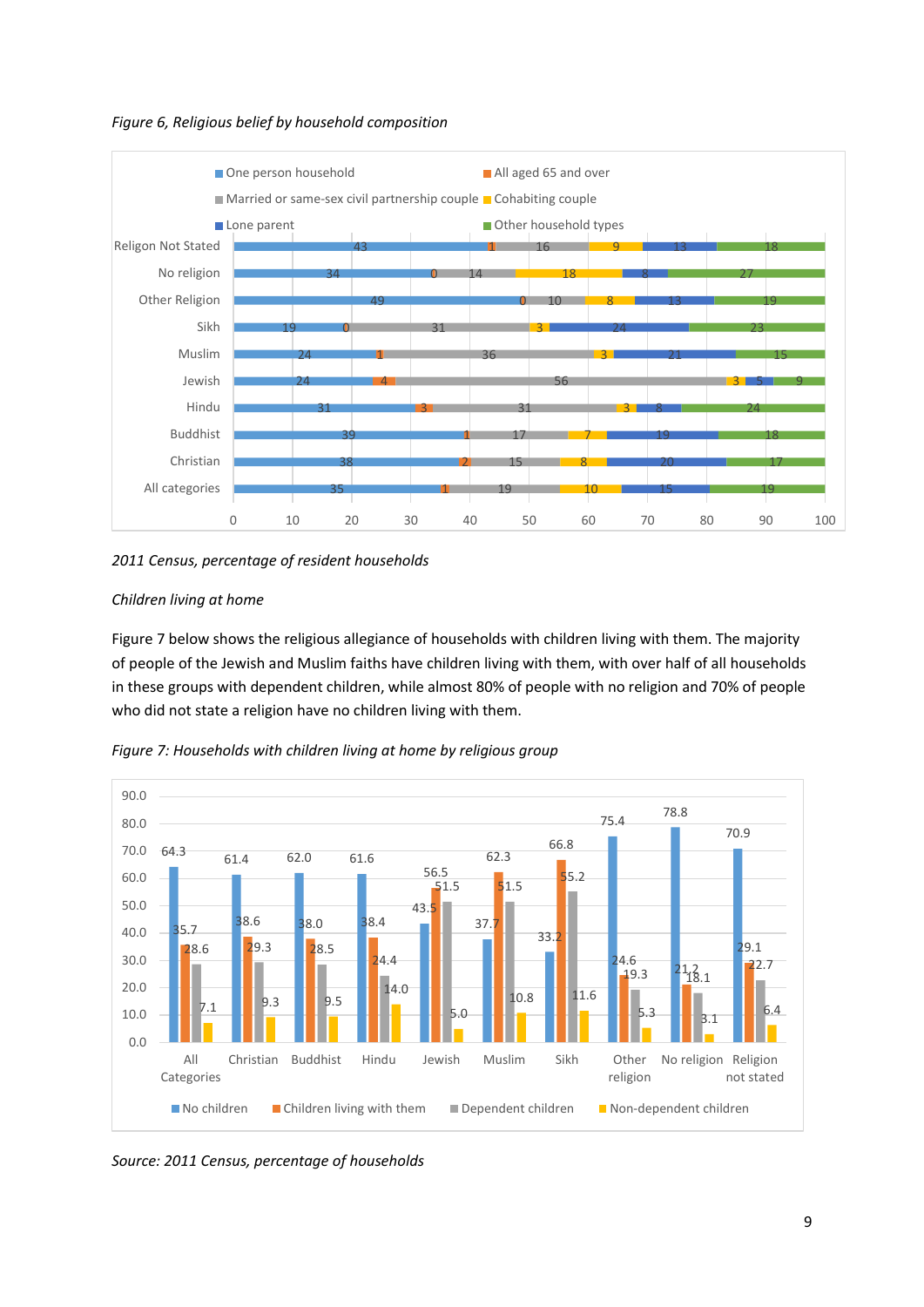### *Educational attainment*

Figure 8 below shows Hackney's population, broken down by religious groups and highest level of qualifications.

Those with no religion and those from other religious groups have the highest proportions with Level 4 qualifications. Over 40% of people from the Jewish faith, over a third of Muslims, just under a third of Sikhs and just over a quarter of Buddhists have no formally recognised qualifications, compared to just 18% of the population overall.

## *Figure 8, Highest level of qualification by religion*





#### *Economic activity*

Chart 9 below illustrates types of economic activity and inactivity by religious group.

The data suggests that people of the Muslim faith are less likely to be employees, 29.5% compared to 46% of the population overall. Rates of self-employment are highest among those with no religion and those from other religious groups. People from the Jewish and Muslim faith are more likely to by studying full time than the population overall.

Unemployment is highest among the Sikh and 'other religious' communities, and lowest in the Jewish and Hindu communities. Christians and Hindus have the highest proportion of retirees, while there are higher proportions of people looking after the home and family in the Jewish, Muslim and Sikh communities.

There are particularly high levels of sickness and disability in the Muslim community, and twice as many Muslims otherwise economically inactive.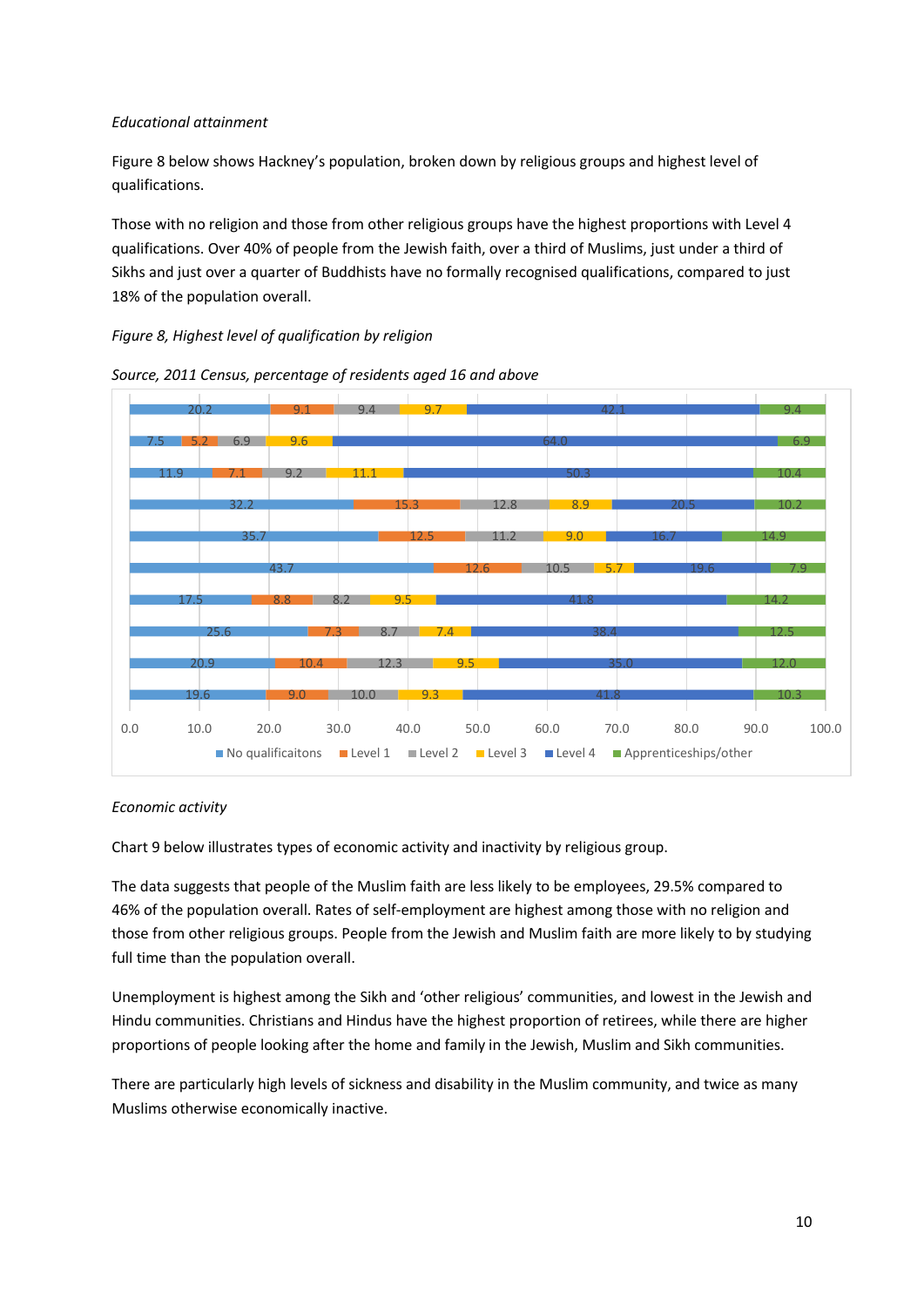*Figure 9, Economic activity status by religious group*



*Source, 2011 Census, percentage of residents aged 16 and over*

*Income*

Table 3 below illustrates household income by religious belief in Hackney. It shows that Muslim and Christian households are more likely to have low incomes, less than £15,000 per annum and those with no religion or with other religious beliefs are more likely to have higher incomes, over £30,000 per annum.

| Income band  | <b>Non-Religious</b> | Christian | Jewish | <b>Muslim</b> | Any Other |
|--------------|----------------------|-----------|--------|---------------|-----------|
| Less than    | 9.4%                 | 15.9%     | 5.8%   | 15.5%         | 8.4%      |
| £5,000       |                      |           |        |               |           |
| £5,000-      | 11.7%                | 31.5%     | 21.0%  | 33.5%         | 19.3%     |
| £10,000      |                      |           |        |               |           |
| £10,000-     | 5.1%                 | 10.5%     | 16.9%  | 11.2%         | 8.0%      |
| £15,000      |                      |           |        |               |           |
| £15,000-     | 5.7%                 | 7.7%      | 7.7%   | 9.3%          | 4.8%      |
| £20,000      |                      |           |        |               |           |
| £20,000-     | 14.7%                | 9.4%      | 6.3%   | 13.0%         | 7.3%      |
| £30,000      |                      |           |        |               |           |
| £30-£40,000  | 12.3%                | 8.2%      | 16.3%  | 5.4%          | 10.5%     |
| £40,000-     | 18.2%                | 8.4%      | 5.3%   | 6.0%          | 4.1%      |
| £60,000      |                      |           |        |               |           |
| £60,000 plus | 22.9%                | 8.5%      | 20.8%  | 6.1%          | 37.4%     |

*Table 3, Household income by religious group*

*Source: 2014 Hackney Housing Needs Survey, percentage of households*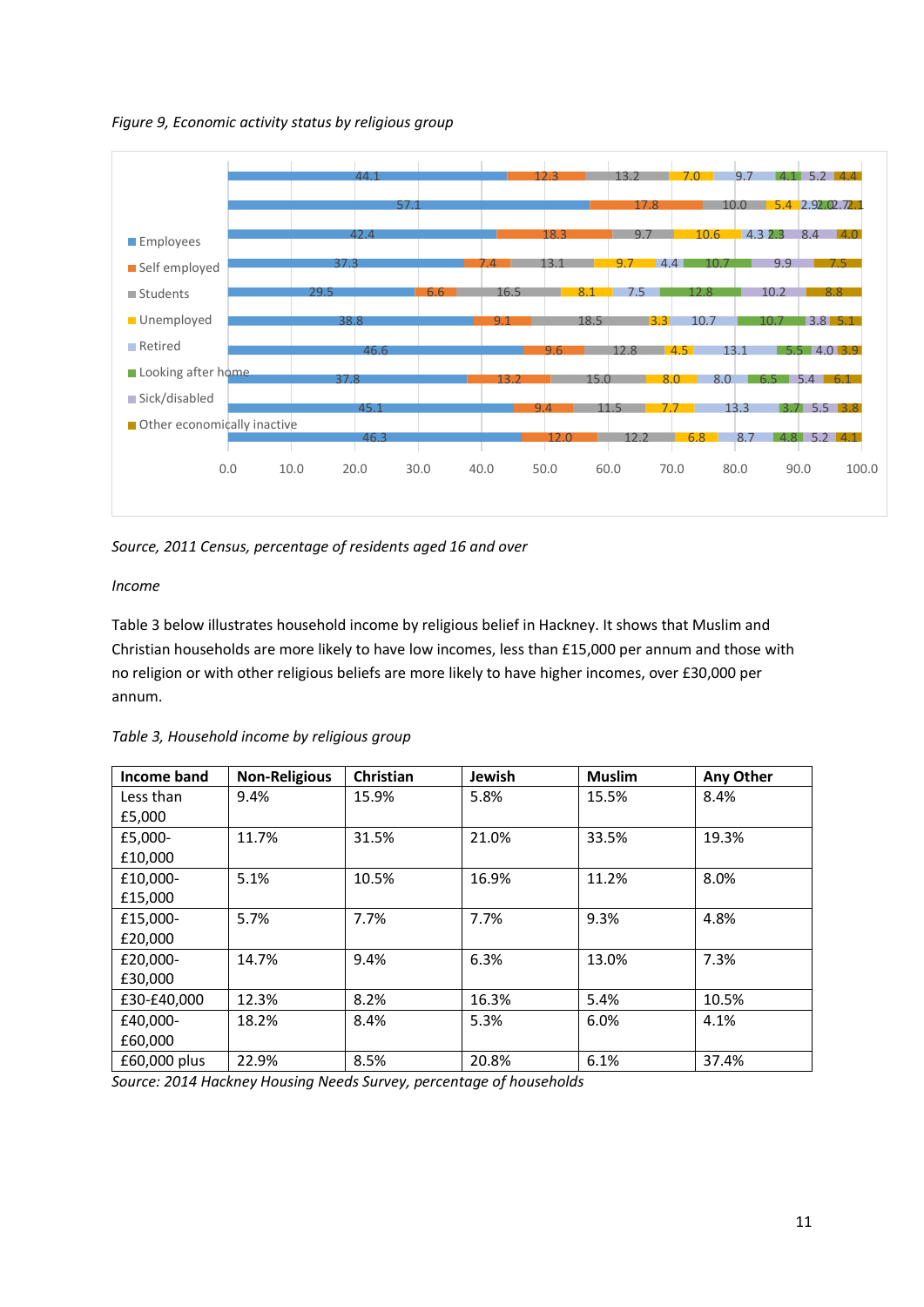### *Housing tenure*

Figure 10 below shows the proportion of residents by faith group and housing tenure.

Those from the Hindu faith and people with no religion are more likely to be home owners than the population overall, while Muslims are less likely.

Over 80% of Buddhists and Muslims are renters, nearly 70% of Muslims rent from a social landlord. Over half of the Jewish population live in homes rented from a private landlord – less than 20% live in social rented accommodation. Just over 20% of those with no religion are social renters, while over 40% rent from a private landlord.

The proportion of people living rent free is relatively small at just over 1% of the population





*Source, 2011 Census, Percentage of all usual residents*

#### *Perception of overcrowding*

The Hackney Housing Needs Survey asked respondents to say whether they felt their homes had too few rooms. Table 4 summarises responses by faith group. The data shows that Muslims and those from other religious groups are more likely to consider that they are overcrowded. The Housing Needs Survey also found that 16% of Jewish households believed they had too few rooms, despite living in relatively large housing – however household sizes are larger in the Jewish community than Hackney's households overall.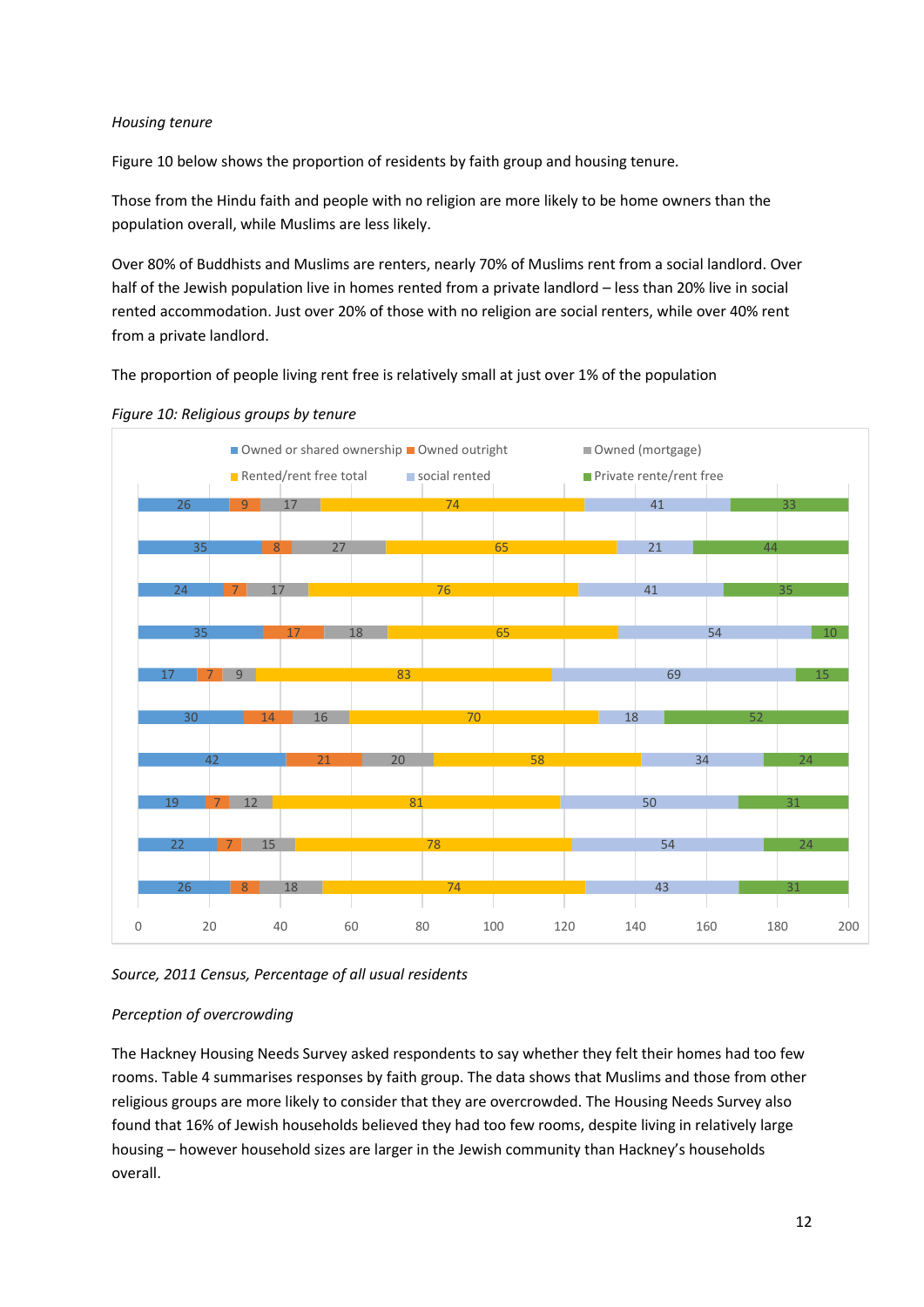### Table 4, Perception of overcrowding

| <b>Religious belief</b> | % citing too few rooms |  |  |
|-------------------------|------------------------|--|--|
| No religion             | 12%                    |  |  |
| Christian               | 14%                    |  |  |
| Jewish                  | 16%                    |  |  |
| Muslim                  | 22%                    |  |  |
| Other                   | 19%                    |  |  |

#### *Source, 2014 Hackney Housing Needs Survey*

### *Mobility*

According to the 2014 Housing Needs Survey, people of no religious faith and those in other religious groups are most likely to want or need to move in the next two years. They were more likely to say they would move out of Hackney. Jewish respondents were most likely to expect to move within the borough.

## *Country of Birth*

Figure 11 below shows the religious groupings in Hackney by country of birth. It shows that people of the Buddhist and Muslim faith are least likely to have been born in the UK, and people from the Jewish, Sikh and non-religious groups have greater proportions of people born in the UK.

A greater proportion of people born in Western Europe are non-believers, while those from EU accession states (Eastern Europe) are more likely to be Christian. Those from the remainder of Europe are most likely to be Muslim. Over 22% of Muslims living in Hackney are from the rest of Europe – this may account for some of Hackney's Turkish and Kurdish population.

Those from Africa are more likely to be Christian, Muslim or Hindu and are far less likely to have no religion.

Those born in the Americas or the Caribbean are more likely to be Christian or to practice other religions than the population as a whole, while those from Australasia are more likely to be non-believers.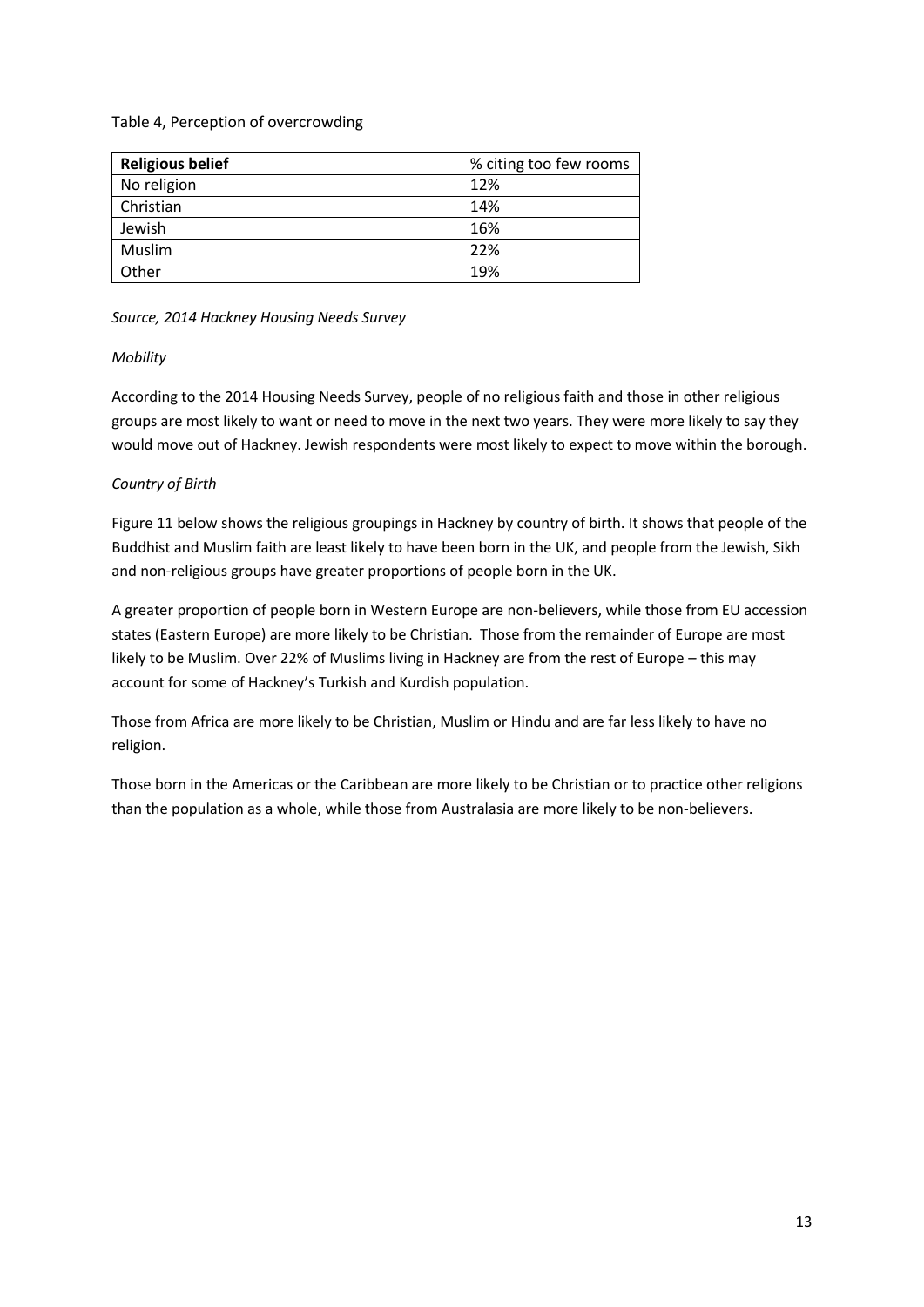

|                      |                                |           |                 |       |        |        | п.   |                   |             |
|----------------------|--------------------------------|-----------|-----------------|-------|--------|--------|------|-------------------|-------------|
|                      |                                |           |                 |       |        |        |      |                   |             |
|                      |                                |           |                 |       |        |        |      |                   |             |
|                      |                                |           |                 |       |        |        |      |                   |             |
|                      |                                |           |                 |       |        |        |      |                   |             |
|                      | 0.0<br>10.0                    | 20.0      | 30.0            | 40.0  | 50.0   | 60.0   | 70.0 | 80.0<br>90.0      | 100.0       |
|                      |                                |           |                 |       |        |        |      |                   |             |
|                      | All<br>categories:<br>Religion | Christian | <b>Buddhist</b> | Hindu | Jewish | Muslim | Sikh | Other<br>religion | No religion |
| $\blacksquare$ UK    | 60.9                           | 56.5      | 39.0            | 37.8  | 74.9   | 41.8   | 74.8 | 64.8              | 72.7        |
| <b>EU</b> (pre 2001) | 7.1                            | 7.9       | 4.2             | 1.2   | 4.8    | 1.2    | 0.1  | 7.2               | 9.5         |
| <b>EU</b> accession  | 3.6                            | 6.0       | 1.3             | 0.2   | 1.7    | 3.4    | 0.0  | 1.4               | 1.9         |
| Rest of Europe       | 4.8                            | 1.0       | 0.6             | 0.4   | 1.6    | 22.7   | 0.4  | 2.0               | 2.5         |
| Africa               | 8.7                            | 14.7      | 1.1             | 15.0  | 0.8    | 13.4   | 0.5  | 3.7               | 1.7         |
| $\blacksquare$ Asia  | 6.6                            | 1.9       | 50.7            | 41.2  | 10.8   | 17.1   | 24.1 | 5.0               | 4.1         |
| Americas/Caribbean   | 7.0                            | 11.5      | 2.2             | 3.8   | 5.2    | 0.3    | 0.0  | 14.2              | 4.7         |
| Australasia          | 1.4                            | 0.9       | 1.0             | 0.4   | 0.3    | 0.0    | 0.0  | 1.7               | 3.0         |

*Source: 2011 Census, percentage of all usual residents*

## *Faith, crime and safety*

Figure 12 below summarises racial and faith-hate incidents reported to the Metropolitan Police during the years to June 2016. It shows that racially motivated hate crime is up 9% (an additional 34 incidents) and faith-based hate crime is up 10% (an additional 10 incidents). There were an additional 8 incidents of Anti-Semitic crimes, up 10%, the number of Islamophobic crimes remained stable at 36, and the number of other faith-based crimes rose by 2 incidents to 11.

 $\frac{1}{2}$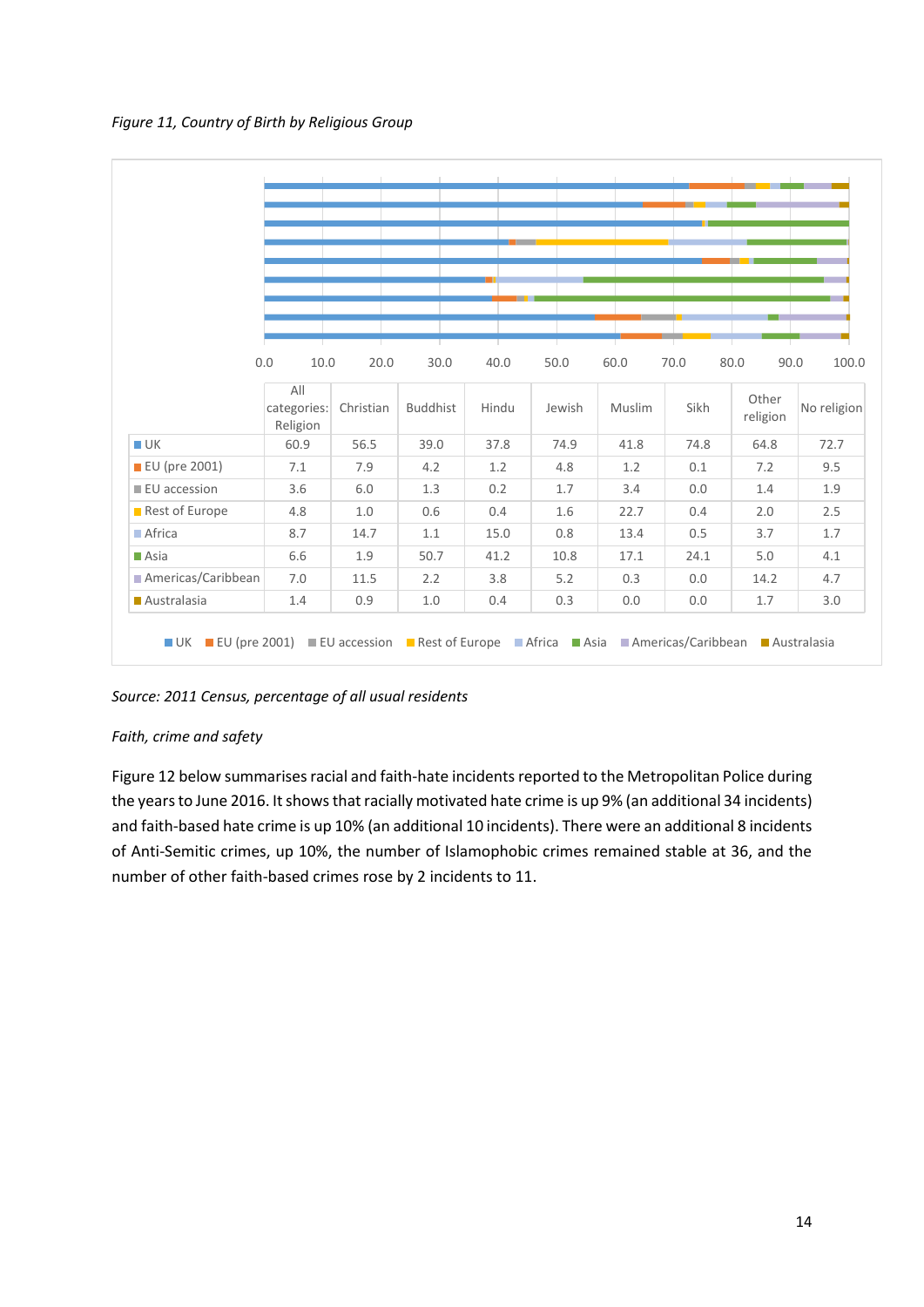

### *Source, Metropolitan Police*

#### *Satisfaction with Hackney as a place to live*

Figure 13 below summarises responses to a recent residents survey, in which respondents were asked to rate their satisfaction with Hackney as a place to live.

Muslims and Christians were less likely than the population overall to be very satisfied with the borough, while other and no religion are more likely to be very satisfied although over half of Muslims and a half of Christians rate themselves as fairly satisfied, bringing both groups within a few points of the borough average in terms of overall satisfaction, above 80%.

Both Muslims and Christians are also more likely to feel neutrally or be dissatisfied with the borough than the population overall.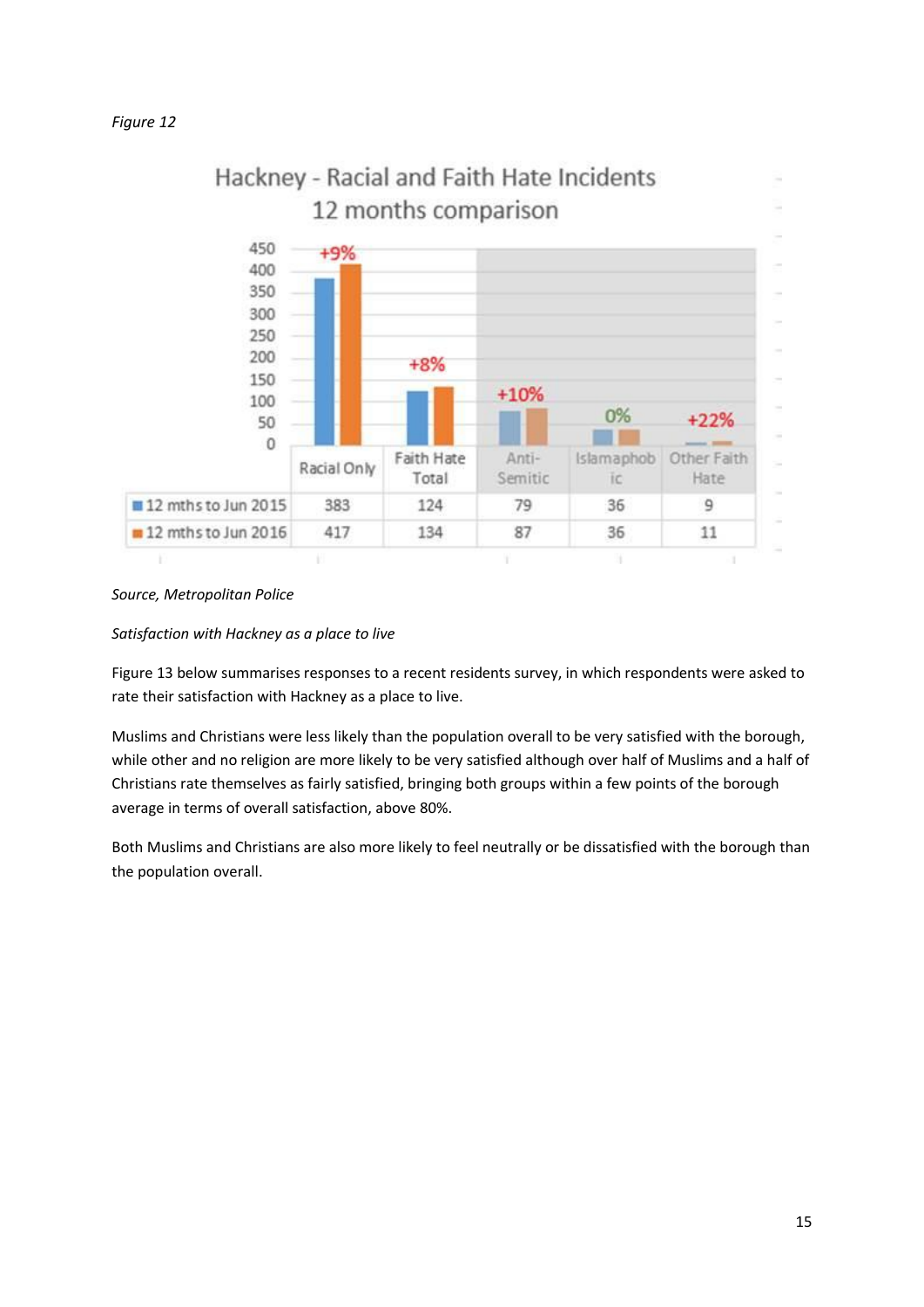

*Figure 13, Overall Satisfaction with Hackney as a Place to Live by Religious Group*

*Source, 2015 Hackney Resident Survey, IPSOS MORI, percentage of respondents*

## *Community Cohesion*

The 2015 Resident's Survey also asked respondents to gauge the extent to which people from different backgrounds get on well together in Hackney. The results for religious groups are broken down in Figure 14 below and show that Christians are slightly less likely to agree that people from different backgrounds get on well together, than those from other religious groups non-believers and the population as a whole. Although 88% of Christians believe Hackney is a cohesive borough, compared with 90% and above for all other groups.



*Figure 14, Extent to which respondents believe that people from different communities get on well together in Hackney*

*Source: 2015 Resident Survey, IPSOS MORI, percentage of respondents*